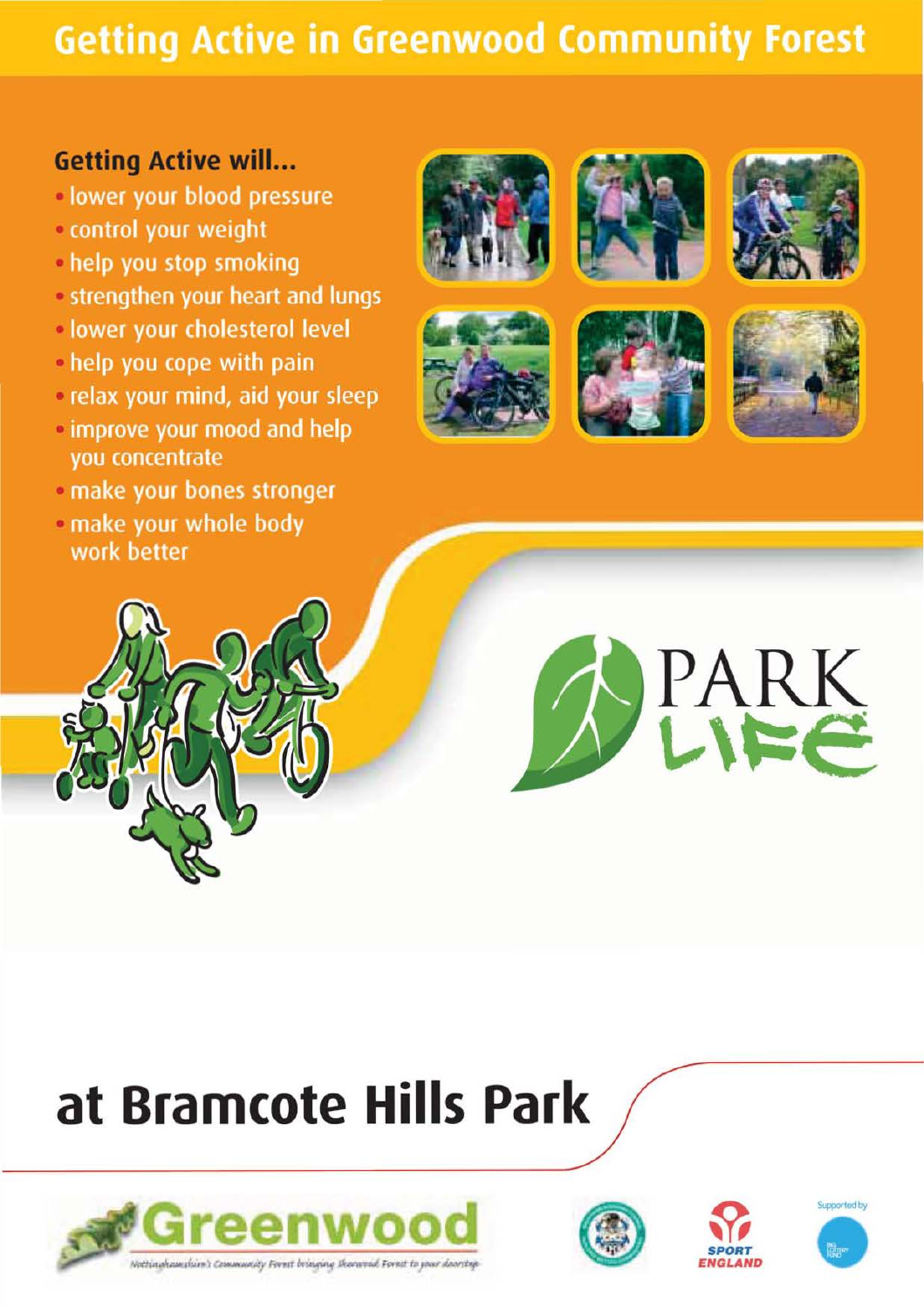

Cycling is a great way to get active and many safe routes are well signed from Bramcote Hills Park, including Stapleford, Bilborough and Beeston. It's a good starting point for a longer cycle ride to Wollaton Park (2.5km, 1.5 miles), Attenborough Nature Reserve ( 4km, 2.5 miles) or Nottingham city centre (8km, Smiles). Start with a short ride at first and gradually build up to 30 minutes cycling 4 or 5 times a week.

#### **Cycle Routes from Bramcote Hills Park**

The Parkland Route - (1.25 km,  $3/4$  mile) Follow markers with blue bands and allow 30-40 mins.

When you're really fit, you could ride as far as Bestwood Country Park, Newstead, Sherwood Pines Forest Park, Vicar Water Country Park, Sherwood Forest Country Park or even Clumber Park, following the Sustrans National Cycle Route 6, (Dover to Inverness route)

> When you're feeling really fit, why not try part of the Robin Hood Way? It starts at Nottingham Castle, goes through Bramcote Hills Park and many other parks, all the way to Sherwood Forest. Follow the markers with the bow and arrow signs.

Nottinghamshire County Council produces a booklet called 'Cycling in Nottinghamshire' or go to www.nottinghamshire.gov.uk (Tel 0115 977 4585) or www.sustrans.org.uk (Tel 0117 929 0888) for more information

#### **Walking Routes at Bramcote Hills Park**

This is a flat and easy walk on surfaced paths with plenty of benches for resting. A good walk to start with if you are unfit, as there are no steep gradients, stiles or gates to go through.

The Woodland Walk (1.5 km, 1 mile) Follow markers with green bands and allow  $\frac{3}{4}$  hour.

This route includes steep gradients, many steps and rough woodland paths. It is suitable for those who are relatively fit.

#### **Longer Walking Routes Starting from the Park**

The Nottingham Canal Trail, ( 14 km, 8.7 miles) along the disused Nottingham Canal is easily accessible from Stapleford Hill and the Hemlock Stone. The walk connects Wollaton with Coventry Lane to the east, Trowell and Langley Mill to the west and is also suitable for cycling. An optional return along the Erewash Canal makes a round trip of 27.3km, 17 miles.

The Robin Hood Way (168 km, 105 miles)

Keep a diary of your walks, time how long it takes you and try to increase your speed each time. Alternate gentle walking with short stretches of brisk walking, gradually increasing the time you spend walking more quickly, as you get fitter.

#### **Bramcote Hills Park Trim Trail**

A Trim Trail is set out in the Park. The map of the trail can be found near to the information board near the car park. The trail has the following equipment, each section with simple instructions on how to use it;

- 1 chinning bars
- 3 stride jumps
- 5 horizontal bar
- 7 step ups
- 9 parallel bars
- 11 bench sit ups
- 2 balance beam
- 4 log hops
- 6 gate
- 8 leap frogs
- 10 inclined press-ups

Check with a doctor before you start an exercise programme or use this Trim Trail for the first time. If you join an exercise class at your local leisure centre you can learn how to do the exercises properly to get the most out of them and avoid injury.

Always start your fitness session with a gentle walk before starting the trim trail. Warm up your muscles to avoid injuries and gradually build up speed until you are walking briskly. Stop now and again to do the exercises doing 4 -6 repetitions of each at first, gradually increasing as you improve your fitness and strength. Towards the end of your trail, walk more slowly before beginning your cooling-down exercises.

You could time yourself each time you complete the trail and try to improve on it next time.

#### **Getting Active in Greenwood**

Want to walk somewhere else in Greenwood, Nottinghamshire's Community Forest? A series of free walks cards with maps are available, showing many other sites where you can Get Active.

- A Step Forward Walking your Way to Health in Greenwood, Sherwood and Beyond
- Break Free Greenwood Walks
- Break Free Greenwood Walks 2

For more details or to request a walking pack, simply contact the Greenwood Partnership. Contact details on the back page.

**Look inside for more ideas about Getting Active at Bramcote Hills Park**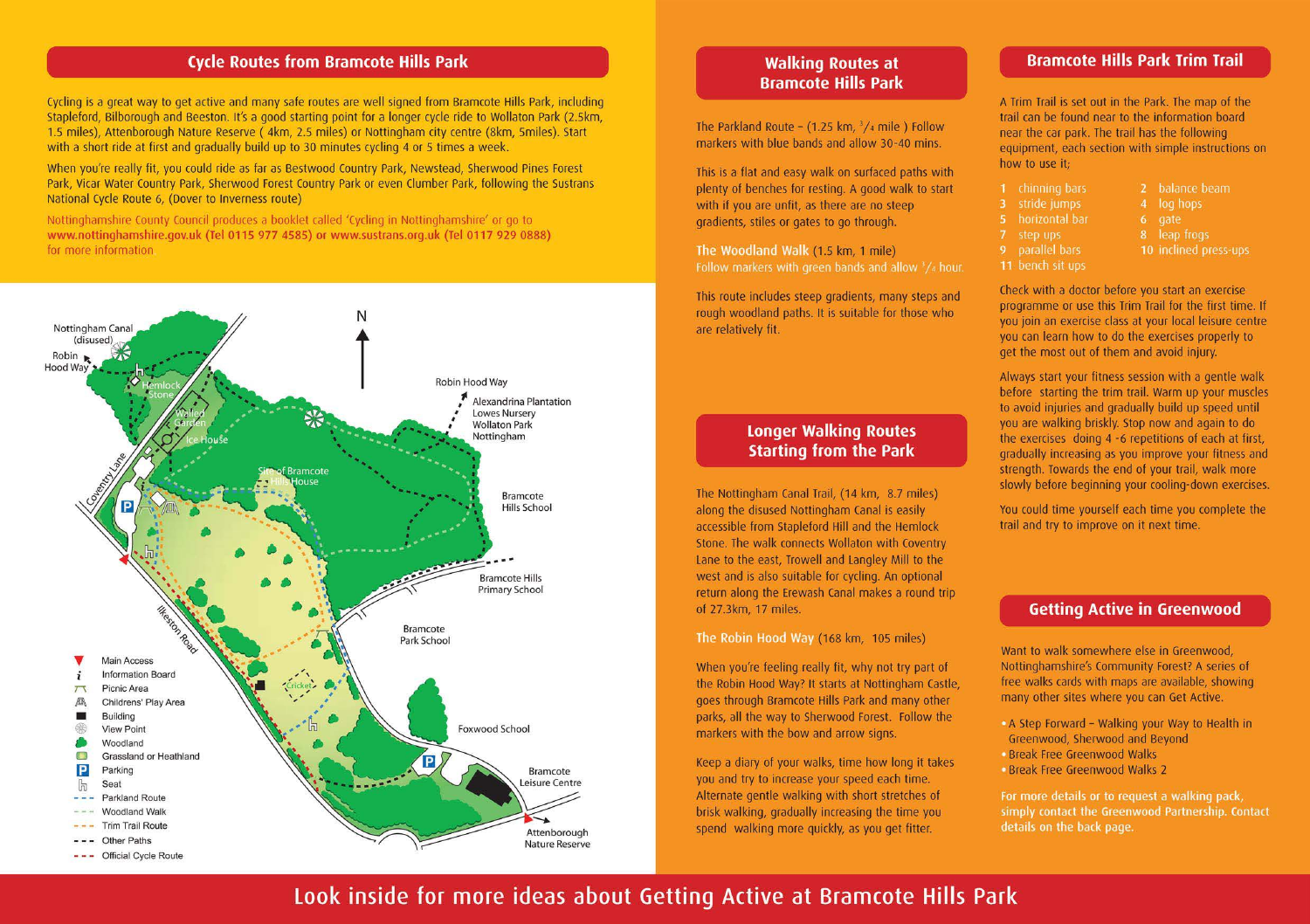

**Wrist & Forearm:** Press hands together in front of chest, elbows bent and parallel to the floor. Gently bend wrists to the right and left.

#### **4 Week Log**

#### **Prepare to Get Active**

Start week 1 by recording your normal daily exercise from walking the dogs to digging your garden. The aim of the log is to help you achieve the recommended 30 minutes exercise five times a week. Make sure you read 'Prepare To Get Active' before starting and follow the basic instructions for what your 30 minute sessions should include.

**1** Wear sensible shoes or walking boots. Wear<br>
comfortable clothing to suit the weather and an extra top<br>
at the start, se you san sensoye slothing as you wasney at the start, so you can remove clothing as you warm up. Never exercise when you are ill or if you have a cold, and stop if you start to feel unwell, dizzy or so breathless you can't talk.

#### **Below is an example of a typical routine:**

**2** Warm up first with exercises, then start with a gentle<br>pace for 2-5 minutes, gradually increase the pace and the<br>loogth of accelerated exercise, and decrease the amount length of accelerated exercise, and decrease the amount of slower paced exercise. After 4 weeks or so, you are aiming for a ten minute increased exercise period within each 30 minute workout, 5 times a week. You can increase this as you get fitter. Slow down to a minimum pace when you're 5 minutes away from being back to the start, to cool down again, and do some stretching exercises to help prevent injury and strains.

**3** Fill in the diary to show<br>how you've improved and set yourself new targets as you work your way to fitness.

4 If you are cycling for the first<br>time, **make sure your bike is**<br>the sight size and readwarthy. the right size and roadworthy; call in at your local cycle shop for a bike check. Begin riding somewhere quiet, away from main roads and wear bright or reflective clothing and a helmet. Gradually work up to longer and more frequent rides.

#### **Exercising in the Park**

- of cross country walking or running, and finding Orienteering is a sport anyone can do. It's a mixture your way to 'control' points by using a map. Each control point is marked with its number and a letter you copy down to prove you've been there. If you know how to use a compass that will help you find your way more easily.

You don't need special equipment to get fit in the park. Just use the things you find there to help you create your own fitness trail. Benches can be used for many stretching and strengthening exercises.

> The start of the course is by the information board in the car park, marked on the map by a pink triangle. The numbered control points are marked on the map in the centre of the pink circle, with numbers by the side. The end of the course is marked by two pink concentric circles.  $\bigcap$

Always check with a doctor before you start an exercise programme. The exercises shown here are examples of how you could use a simple park bench during your 30 minute routine at the park. If you are not sure how to do the exercises shown, join an exercise class at your local Leisure Centre and learn how to do them properly.

> **Bicep Curl: Hold water bottle in** right hand and, with abs in and spine straight, curl bottle towards

Read 'Prepare To Get Active' to find out when to fit the stretches into your routine to help benefit your flexibility and to

prevent muscle strains.

**Abs = Stomach Muscles** 

Courses vary in difficulty and you can try more difficult ones as you get fitter and improve your map-reading.

| Week                    | Mon | <b>Tues</b> | Wed | <b>Thurs</b> | Fri | Sat | Sun |
|-------------------------|-----|-------------|-----|--------------|-----|-----|-----|
| Week 1                  |     |             |     |              |     |     |     |
| Normal<br>Routine       |     |             |     |              |     |     |     |
| Goal                    |     |             |     |              |     |     |     |
| <b>Exercise</b><br>Type |     |             |     |              |     |     |     |
| Week 2                  |     |             |     |              |     |     |     |
| Goal                    |     |             |     |              |     |     |     |
| <b>Exercise</b><br>Type |     |             |     |              |     |     |     |
| Week 3                  |     |             |     |              |     |     |     |
| Goal                    |     |             |     |              |     |     |     |
| <b>Exercise</b><br>Type |     |             |     |              |     |     |     |

The course shown here at Bramcote Hills Park is an easy one on good, level paths. It has 6 control points and is about 1.2 km (3/4 mile) long.

#### **Get Active by Orienteering**

**Front Raise:** Sit on bench, abs in and spine straight. Hold water bottle in right hand and raise arm



Why not try another orienteering course if you enjoyed this one? Sherwood Forest, Sherwood Pines, and Bestwood Country Park all have permanent courses.

| <b>Week</b>                    | <b>Mon</b>        | Tues | Wed                      | <b>Thurs</b> | Fri | Sat                                | Sun |
|--------------------------------|-------------------|------|--------------------------|--------------|-----|------------------------------------|-----|
| Normal<br>Routine              | Walk the dog      |      | Take the lift<br>at work |              |     | Kids visit park<br>The on bikes    |     |
| Goal                           | Minimum<br>30mins |      | Take the stairs          |              |     | Go with kids &<br>do a cycle route |     |
| <b>Exercise</b><br><b>Type</b> | Walking           |      | Aerobic exercise         |              |     | Cycling                            |     |

If you'd like to find out more about orienteering, visit the Nottinghamshire Orienteering Club website at **www.noc-uk.org.uk** 

#### **Copy down the letters you find at the control points in the boxes below**



**Overhead Press:** Hold water bottle in right hand, elbow bent, and extend arm overhead. Repeat



other side.

shoulder. Repeat other side.

#### **Exercise 1:** Front Raise, Overhead Press and Bicep Curl





#### **Exercise 2:** Leg Extension, Hip Flexion and Inner Thigh



**Wrist Stretch:** Extend arm in front, palm up and grab fingers with other hand. Gently pull hand down to stretch the forearm. Repeat other side.

**Abs:** Sit on the edge of bench, arms extending in front. Keeping back straight, contract the abs and slowly lower torso towards back of bench. Hold for 2-3 seconds and repeat.



**Curls:** Cross arms over chest and sit up straight. Contract abs and curl shoulder towards hips, pulling abs in. Hold for 2 seconds and repeat.

It's often more fun to walk in a group and it can help you keep going! The 'Walking the Way to Health' groups walk regularly at Bramcote Hills and lots of other local parks. Their routes are led by trained volunteers, are suitable for all ages and abilities and they welcome new walkers.

Why not try cycling the Nottinghamshire County Council Rural Rides Scheme? It offers something for everyone, even if you haven't cycled for years and want to simply get out and get active, rural rides can accommodate you. Meet new people or you can participate with friends and family.

**For more information on your local walking groups or rural rides contact the Greenwood Community Forest Team details on back page.** 

#### **Don't like exercising alone?**